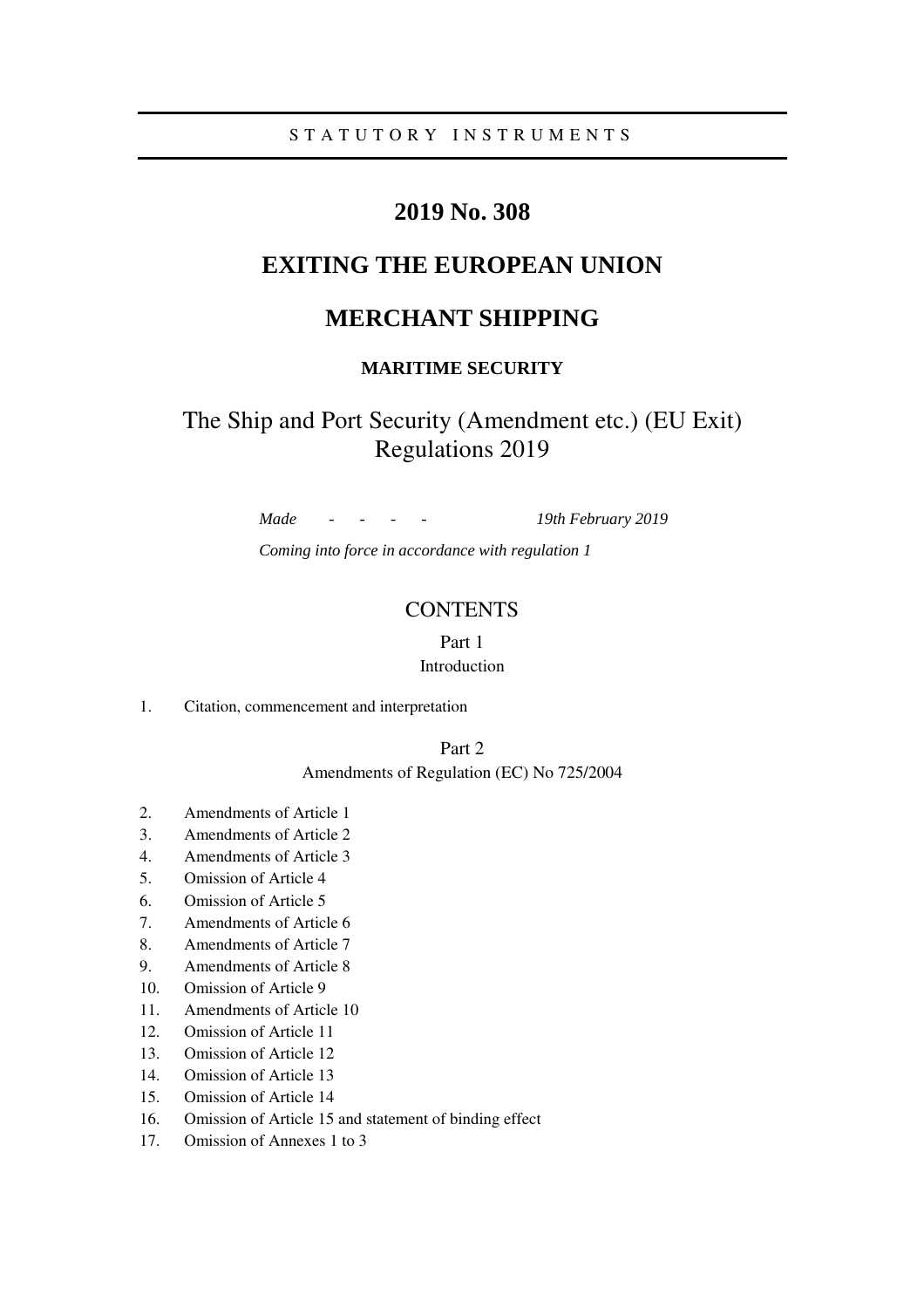## Part 3

### Amendments of Subordinate Legislation

- 18. Amendments of the Ship and Port Facility (Security) Regulations 2004
- 19. Amendments of the Port Security Regulations 2009

## Part 4

#### Revocation of Commission Regulation (EC) No 324/2008

- 20. Revocation of Commission Regulation (EC) No 324/2008
- 21. Consequential amendment

The Secretary of State for Transport makes the following Regulations in exercise of the powers conferred by section 8(1) of, and paragraph 21 of Schedule 7 to, the European Union (Withdrawal) Act 2018(**a**).

In accordance with paragraph 1(1) of Schedule 7 to the European Union (Withdrawal) Act 2018 a draft of this instrument has been laid before Parliament and approved by a resolution of each House of Parliament.

## Part 1

#### Introduction

#### **Citation, commencement and interpretation**

**1.**—(1) These Regulations may be cited as the Ship and Port Security (Amendment etc.) (EU Exit) Regulations 2019.

(2) These Regulations come into force on exit day.

(3) In these Regulations "the principal Regulation" means Regulation (EC) No 725/2004 of the European Parliament and of the Council of 31 March 2004 on enhancing ship and port facility security.

## Part 2

#### Amendments of Regulation (EC) No 725/2004

#### **Amendments of Article 1**

**2.** In Article 1 of the principal Regulation (objectives)—

- (a) in paragraph 1, for "introduce and implement Community measures aimed at enhancing" substitute "enhance", and
- (b) in paragraph 2—
	- (i) omit "harmonised", and
	- (ii) omit "and Community monitoring".

#### (**a**) 2018 c. 16.

-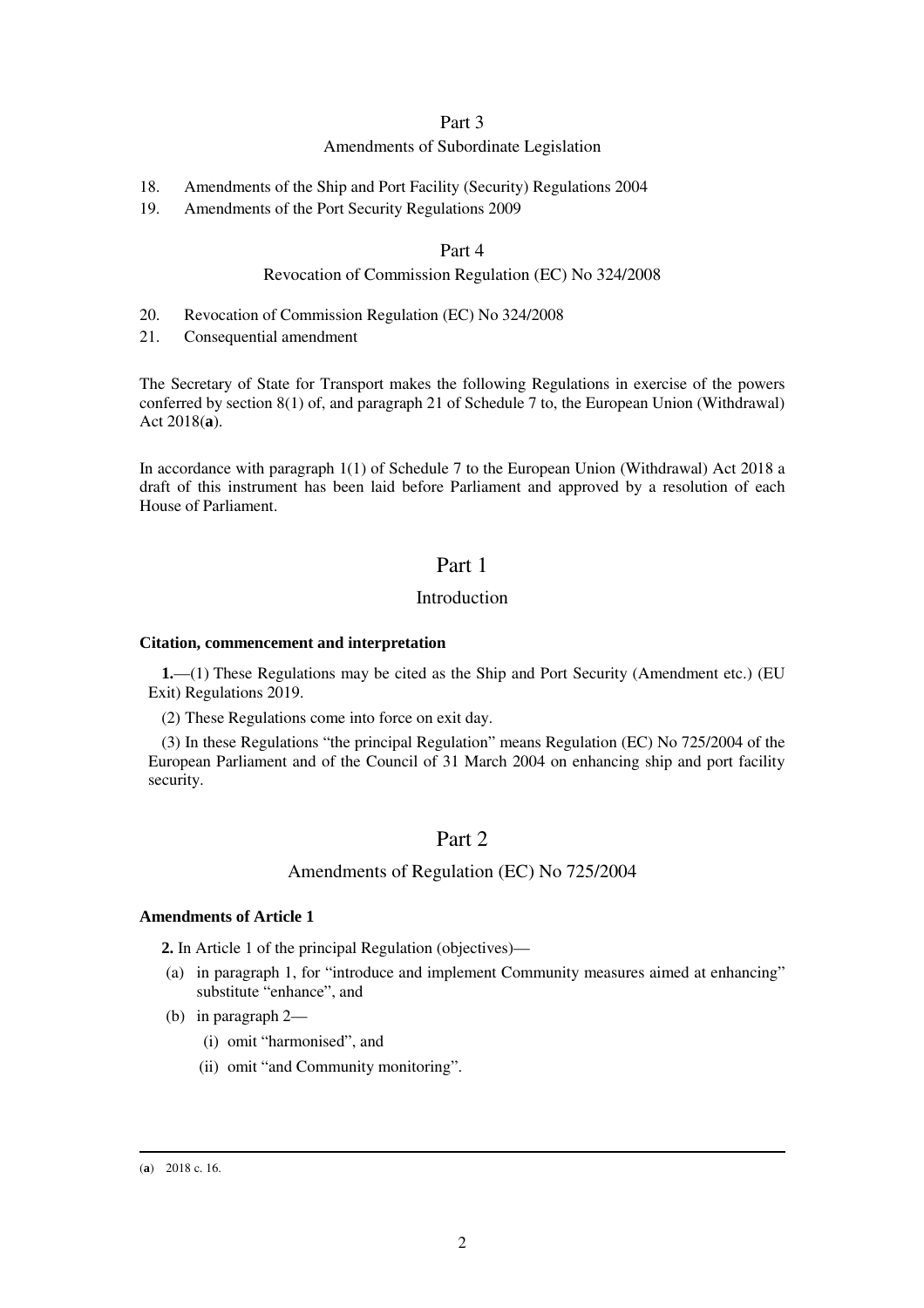#### **Amendments of Article 2**

- **3.**—(1) Article 2 of the principal Regulation (definitions) is amended as follows.
- (2) For paragraph 1 substitute—

"1. 'the special maritime security measures' means Chapter XI-2 of the Annex to the SOLAS Convention, as amended from time to time (but this is subject to the provision made by Article 10 about the application of those measures by virtue of Article 3).".

- (3) Omit paragraph 2.
- (4) For paragraph 3 substitute—

"3. 'Part A of the ISPS Code' means the Preamble and the mandatory requirements forming Part A of the International Code for the Security of Ships and of Port Facilities, as amended from time to time (but this is subject to the provision made by Article 10 about the application of Part A of the Code by virtue of Article 3).".

(5) For paragraph 4 substitute—

"4. 'Part B of the ISPS Code' means the guidelines forming Part B of the International Code for the Security of Ships and of Port Facilities, as amended from time to time.".

- (6) Omit paragraph 6.
- (7) Omit paragraph 7.

(8) In paragraph 8, for "of a Member State to a port facility outside that Member State," substitute "in the United Kingdom to a port facility outside the United Kingdom,".

(9) In paragraph 9—

- (a) for "of a Member State" substitute "in the United Kingdom", and
- (b) for "within that Member State," substitute "in the United Kingdom,".

#### **Amendments of Article 3**

**4.**—(1) Article 3 of the principal Regulation (joint measures and scope) is amended as follows.

(2) For the heading substitute "Scope".

(3) For paragraph 1 substitute—

"1. In respect of international shipping, the special maritime security measures and Part A of the ISPS Code are to have the force of law in the United Kingdom."

(4) For paragraph 2 substitute—

"2.—(1) In respect of domestic shipping, the special maritime security measures and Part A of the ISPS Code are to have effect in relation to—

- (a) Class A passenger ships,
- (b) their companies, and
- (c) the port facilities serving them,

as they have effect (in accordance with paragraph 1 and Article  $10(1)$  and  $(5)$ ) in relation to the corresponding international shipping matters.

(2) In subparagraph (1) 'the corresponding international shipping matters' means—

- (a) the ships mentioned in paragraph 1.1 of regulation 2 of the special maritime security measures,
- (b) their companies, and
- (c) the port facilities mentioned in paragraph 1.2 of that regulation.".

(5) For paragraph 3 substitute—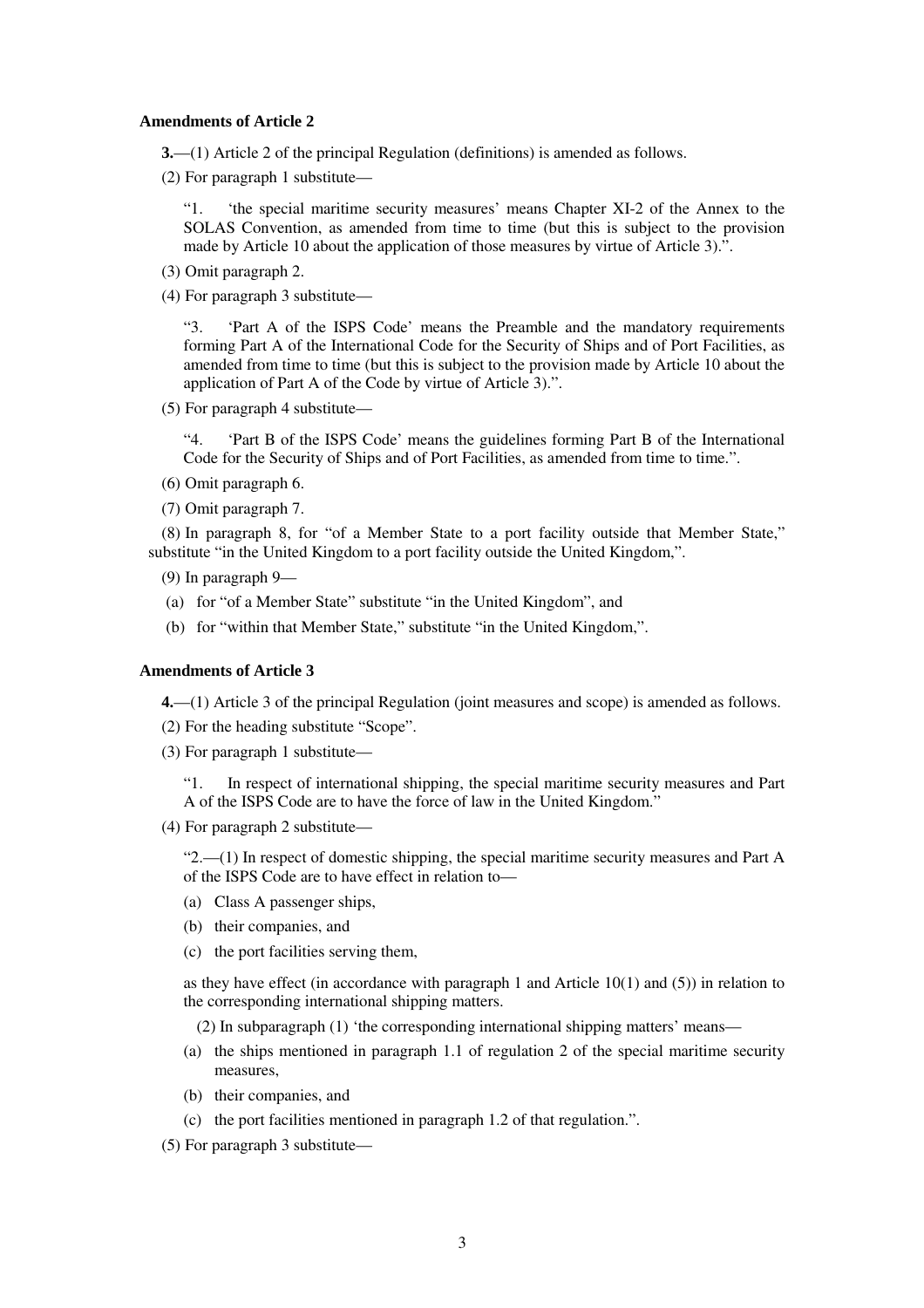"3.—(1) In respect of domestic shipping, the special maritime security measures and Part A of the ISPS Code are to have effect in relation to—

- (a) Class B passenger ships which are certified to carry more than 250 passengers,
- (b) tankers operating domestic services, and
- (c) the companies of ships within point (a) or (b),

as they have effect (in accordance with paragraph 1 and Article  $10(1)$  and  $(5)$ ) in relation to the ships mentioned in paragraph 1.1 of regulation 2 of the special maritime security measures and their companies.

(2) But in the application of the special maritime security measures and Part A of the ISPS Code by virtue of subparagraph (1)—

- (a) regulation 6 of the special maritime security measures (ship security alert system) does not have effect in relation to the ships and companies mentioned in subparagraph (1)(a) to  $(c)$ ;
- (b) nothing in those measures and that Part requires a declaration of security to be completed or signed on behalf of the ships mentioned in subparagraph  $(1)(a)$  and  $(b)$ ,

and the special maritime security measures and Parts A and B of the ISPS Code are to be read with any modifications that are appropriate in accordance with points (a) and (b) of this subparagraph.

(3) In this paragraph 'tanker' means a cargo ship constructed or adapted for the carriage in bulk of liquid cargoes of a flammable nature.".

(6) After paragraph 3 insert—

"3A.—(1) In this Article 'Class A passenger ship' and 'Class B passenger ship' mean, respectively, a Class A passenger ship and a Class B passenger ship within the meaning of Article 4 of Directive 2009/45/EC of the European Parliament and of the Council of 6 May 2009 on safety rules and standards for passenger ships (as that Directive had effect as last amended by Commission Directive 2010/36/EU(**a**)).

(2) For the purposes of subparagraph (1), Article 4 of that Directive is to be interpreted as requiring the Secretary of State to—

- (a) establish, and update when necessary, a list of sea areas under United Kingdom jurisdiction delimiting the zones for all year round operation and, where appropriate, restricted periodical operation of the classes of ships, using the criteria set out in paragraph 1 of that Article, and
- (b) publish that list in its updated version in a Merchant Shipping Notice and in a public database available on the internet site of the Maritime and Coastguard Agency.

(3) If, immediately before exit day, Merchant Shipping Notice 1747(M) (which contains a list of sea areas established by the Secretary of State for the purposes of Article 4(2) of Council Directive 98/18/EC of 17 March 1998 on safety rules and standards for passenger ships $(b)$ ) is in force, that list is to have effect on and after exit day as if it had been established under subparagraph (2) (and may be updated accordingly).".

(7) For paragraph 4 substitute—

"4. In exercising any functions under, or in connection with the implementation of, the special maritime security measures or Part A of the ISPS Code (as they have effect in accordance with paragraphs 1 to 3) the Secretary of State must take fully into account the guidelines contained in Part B of the ISPS Code.".

(8) In paragraph 5, for the words from the beginning to "Code" substitute "The following paragraphs of Part B of the ISPS Code must be complied with".

(9) In paragraph 8, for "Member States" substitute "the Secretary of State".

-

<sup>(</sup>**a**) OJ L 163, 25.6.2009, p. 1, amended by Commission Directive 2010/36/EU of 1st June 2010, OJ L 162, 29.6.2010, p.1.

<sup>(</sup>**b**) OJ L 144, 15.5.1998, p.1.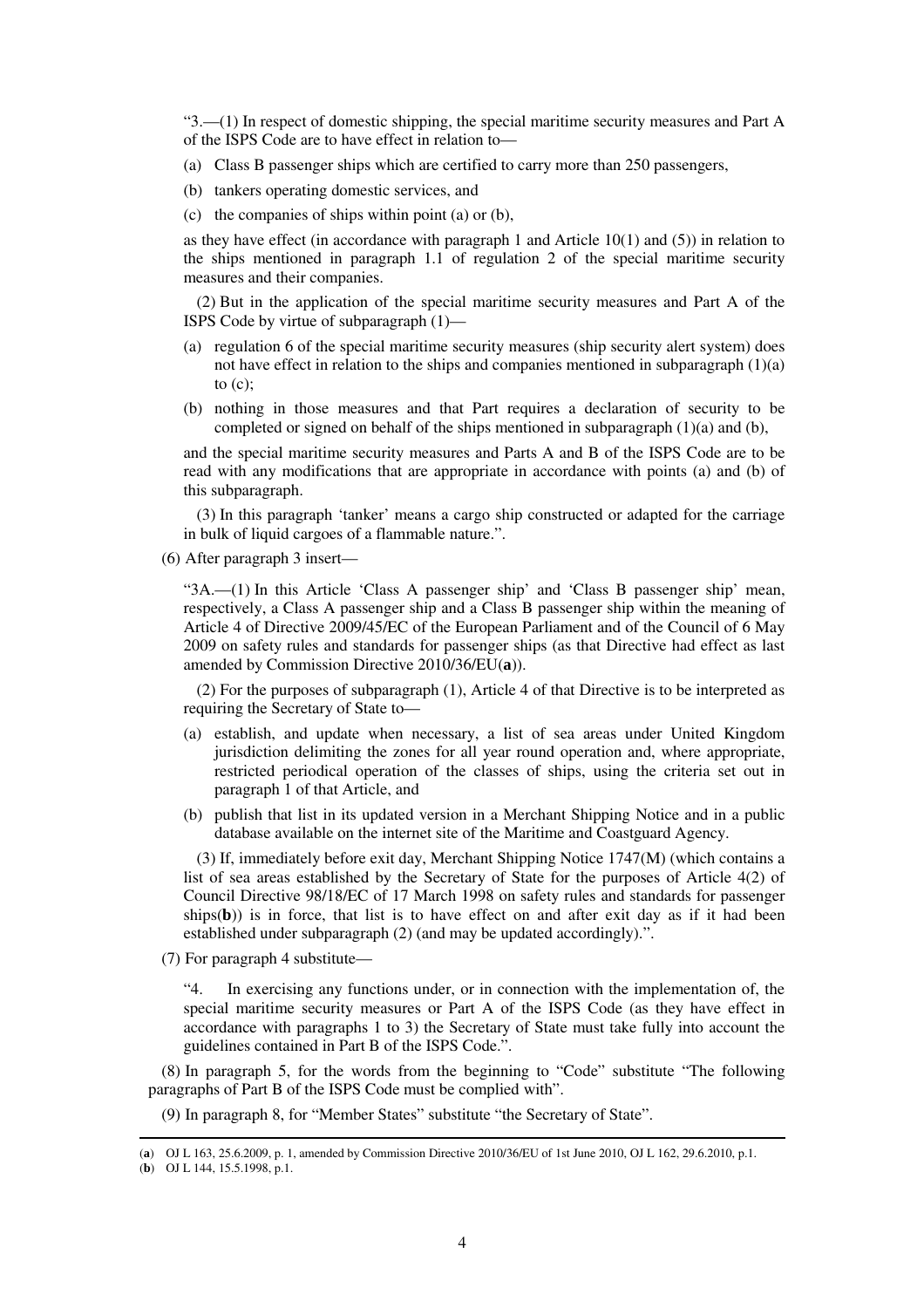(10) After paragraph 8 insert—

"9. In this Article 'company' means a Company as defined in Regulation IX-1 of the SOLAS Convention.".

#### **Omission of Article 4**

**5.** Omit Article 4 of the principal Regulation (communication of information).

#### **Omission of Article 5**

**6.** Omit Article 5 of the principal Regulation (alternative security agreements or equivalent security arrangements).

#### **Amendments of Article 6**

**7.**—(1) Article 6 of the principal Regulation (provision of security information prior to entry into a port of a Member State) is amended as follows.

(2) In the heading, omit "of a Member State".

- (3) In paragraph 1—
- (a) for the first sentence substitute "When a ship which is subject to the requirements of the special maritime security measures (by virtue of Article 3 of this Regulation or otherwise) announces its intention to enter a port in the United Kingdom, the Secretary of State must require that the information referred to in paragraph 2.1 of regulation 9 (ships intending to enter a port of another Contracting Government) of the special maritime security measures is provided.", and
- (b) in the second sentence—
	- (i) for "said authority" substitute "Secretary of State", and
	- (ii) for "that SOLAS regulation" substitute "regulation 9 of those special measures".

(4) In paragraph 3, for "special measures to enhance maritime security of the SOLAS Convention" substitute "special maritime security measures".

#### **Amendments of Article 7**

**8.**—(1) Article 7 of the principal Regulation (exemptions from the provision of security information prior to entry into a port) is amended as follows.

- (2) In paragraph 1—
- (a) for "Member States" substitute "The Secretary of State" and for "on their territory" substitute "in the United Kingdom",
- (b) in point (a), for "competent authority for maritime security for the port concerned" substitute "Secretary of State", and
- $(c)$  in point  $(b)$ 
	- (i) for "special measures to enhance maritime security of the SOLAS Convention" substitute "special maritime security measures", and
	- (ii) for "competent authority for maritime security", in each place, substitute "Secretary of State".
- (3) For paragraph 2 substitute—

"2. When an international scheduled service is operated between the United Kingdom and one or more EEA States the Secretary of State may, on the request of the company operating the service, grant an exemption to the service in accordance with the conditions laid down in paragraph 1.".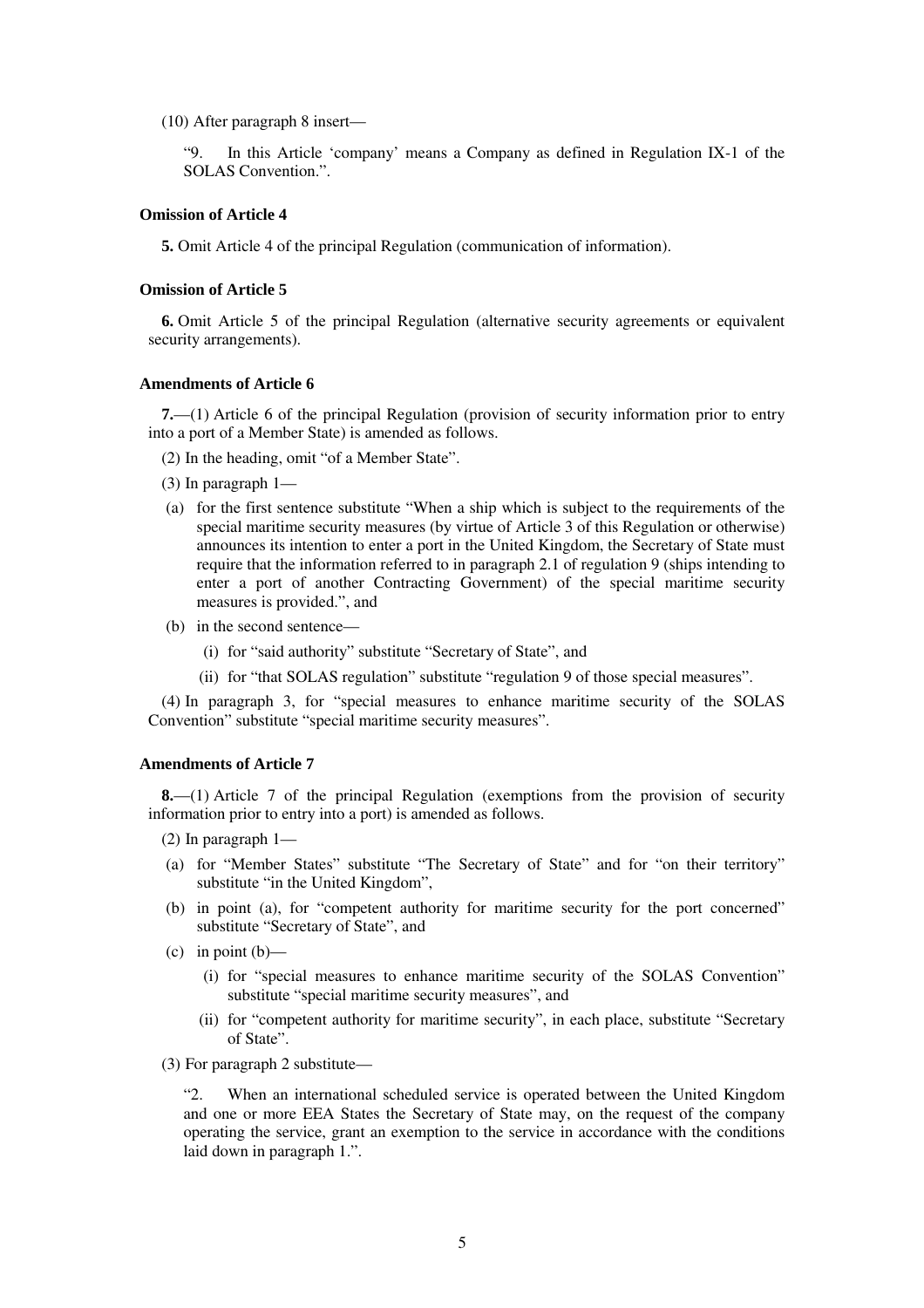(4) In paragraph 3, for "Member States shall periodically" substitute "The Secretary of State must periodically", and for "Member States shall immediately" substitute "the Secretary of State must immediately".

- (5) Omit paragraph 4.
- (6) In paragraph 5—
- (a) for "a Member State" substitute "the Secretary of State", and
- (b) for "special measures to enhance maritime security of the SOLAS Convention" substitute "special maritime security measures".

#### **Amendments of Article 8**

**9.**—(1) Article 8 of the principal Regulation (security checks in Member State ports) is amended as follows.

(2) In the heading, for "Member State" substitute "United Kingdom".

- (3) In paragraph 1—
- (a) for "special measures to enhance maritime security of the SOLAS Convention" substitute "special maritime security measures", and
- (b) for the words from "either" to the end substitute "by the Secretary of State".
- (4) Omit paragraph 2.

#### **Omission of Article 9**

**10.** Omit Article 9 of the principal Regulation (implementation and conformity checking).

#### **Amendments of Article 10**

**11.**—(1) Article 10 of the principal Regulation (integration of amendments to international instruments) is amended as follows.

(2) In the heading, for "Integration of" substitute "Power to exclude".

(3) For paragraph 1 substitute—

"1.—(1) Subparagraph (2) applies if the Secretary of State determines by regulations under paragraph 5 that an amendment made to the special maritime security measures or to Part A of the ISPS Code is to be excluded in relation to international shipping.

(2) For the purposes of the application of the special maritime security measures and Part A of the ISPS Code by virtue of Article 3(1) of this Regulation (application in respect of international shipping), the amendment is to be treated as not having been made.".

(4) For paragraph 2 substitute—

"2.—(1) Subparagraph (2) applies if the Secretary of State determines by regulations made under this subparagraph that an amendment made to the special maritime security measures or to Part A of the ISPS Code (which would not otherwise be excluded, by virtue of being excluded in relation to international shipping: see paragraphs 2(1) and 3(1) of Article 3) is to be excluded in relation to domestic services.

(2) For the purposes of the application of the special maritime security measures and Part A of the ISPS code by virtue of Article 3(2) and (3) of this Regulation (application in respect of domestic services), the amendment is to be treated as not having been made.".

- (5) Omit paragraphs 3 and 4.
- (6) For paragraph 5 substitute—

"5. If it appears to the Secretary of State that there is a manifest risk that an amendment to the special maritime security measures or to Part A of the ISPS Code will lower the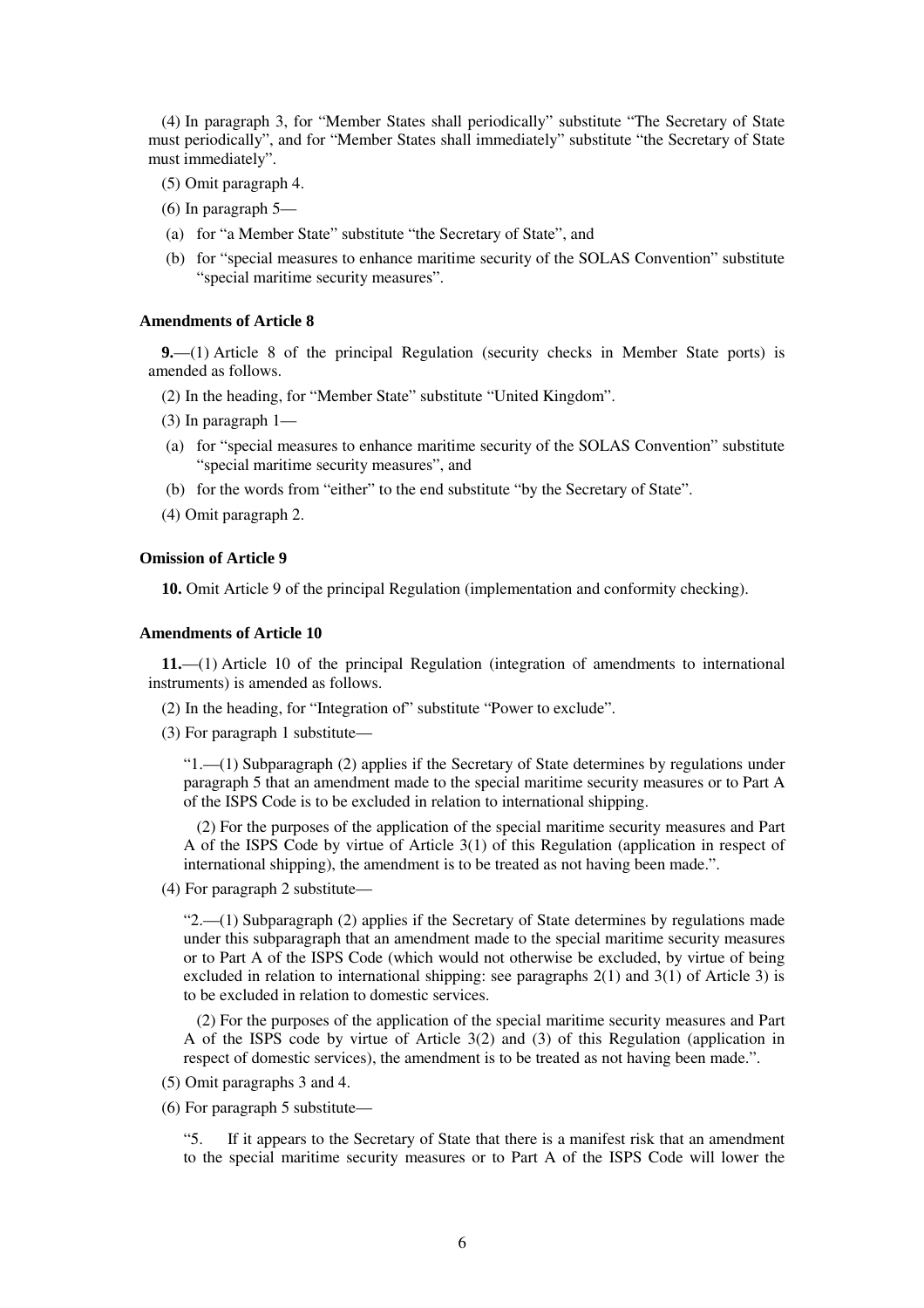standard of maritime security, the Secretary of State may by regulations determine that the amendment is to be excluded in relation to international shipping.".

(7) After paragraph 5 insert—

"5A.—(1) Regulations under this Article are to be made by statutory instrument.

(2) An instrument containing regulations under this Article is subject to annulment in pursuance of a resolution of either House of Parliament.".

- (8) Omit paragraph 6.
- (9) Omit paragraph 7.
- (10) Omit paragraph 8.

#### **Omission of Article 11**

**12.** Omit Article 11 of the principal Regulation (Committee procedure).

## **Omission of Article 12**

**13.** Omit Article 12 of the principal Regulation (confidentiality).

## **Omission of Article 13**

**14.** Omit Article 13 of the principal Regulation (dissemination of information).

#### **Omission of Article 14**

**15.** Omit Article 14 of the principal Regulation (sanctions).

#### **Omission of Article 15 and statement of binding effect**

**16.** In the principal Regulation—

- (a) omit Article 15 (entry into force), and
- (b) omit "This Regulation shall be binding in its entirety and directly applicable in all Member States.".

#### **Omission of Annexes 1 to 3**

-

**17.**—(1) Omit Annex 1 to the principal Regulation (Chapter XI-2 of the Annex to the International Convention for the Safety of Life at Sea 1974; Special Measures to Enhance Maritime Security).

(2) Omit Annex 2 to the principal Regulation (preamble and mandatory requirements forming Part A of the International Ship and Port Facility Security Code, including Appendices).

(3) Omit Annex 3 to the principal Regulation (guidelines forming Part B of the International Ship and Port Facility Security Code, including Appendices).

## Part 3

### Amendments of Subordinate Legislation

#### **Amendments of the Ship and Port Facility (Security) Regulations 2004**

**18.**—(1) The Ship and Port Facility (Security) Regulations 2004(**a**) are amended as follows.

<sup>(</sup>**a**) S.I. 2004/1495 as amended by S.I. 2005/1434 and S.I. 2006/2190.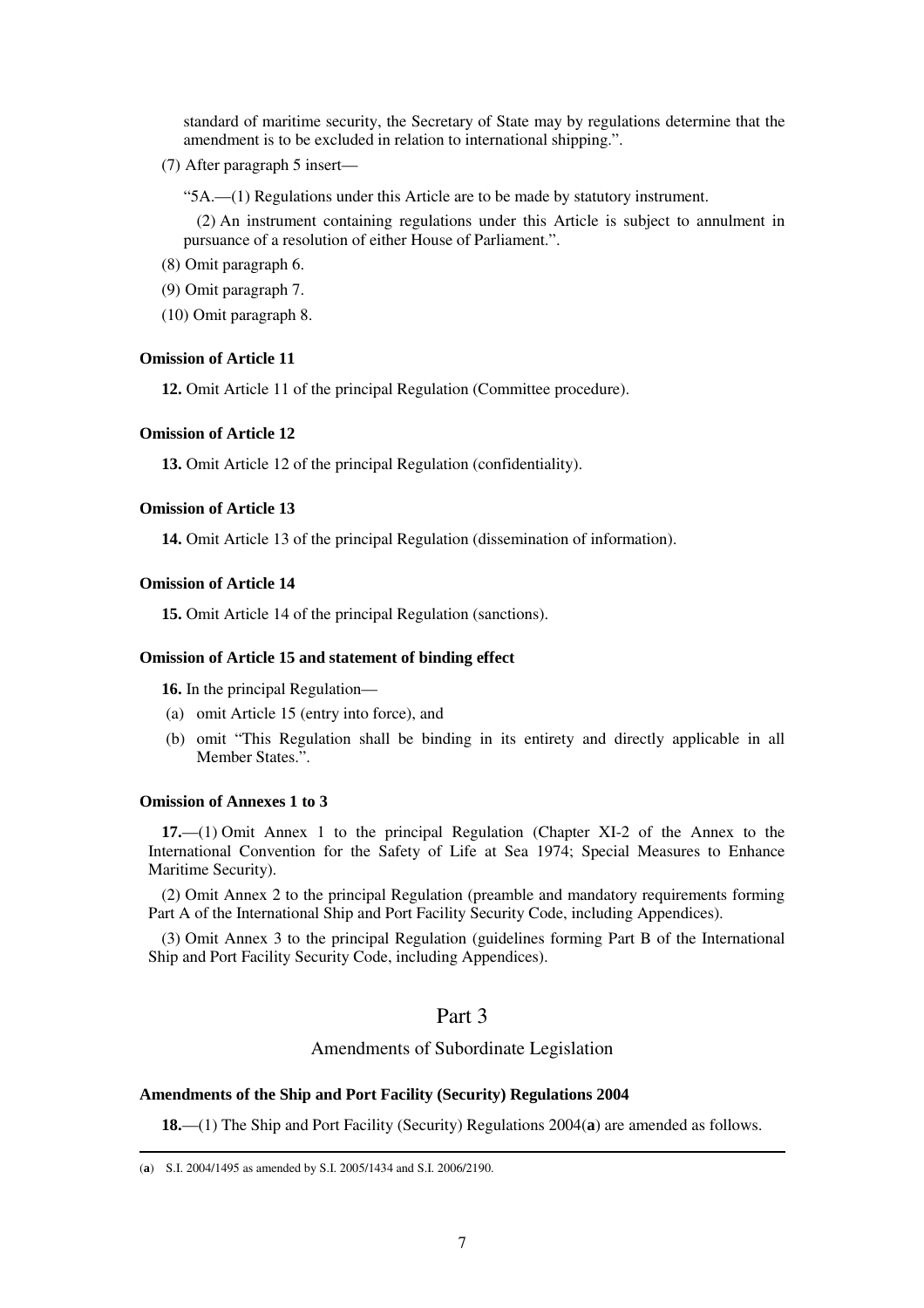(2) In regulation  $2(1)$ —

- (a) in the definition of "the EC Regulation", after "security" insert ", as amended by the Ship and Port Security (Amendment etc.) (EU Exit) Regulations 2019";
- (b) for the definition of "the SOLAS Convention" substitute—

""the SOLAS Convention" means the International Convention for the Safety of Life at Sea 1974 as amended from time to time (disregarding for this purpose any amendment so far as it is excluded by Article  $10(1)$  or (2) of the EC Regulation);";

(c) for the definition of "ISPS Code" substitute—

""ISPS Code" means the International Ship and Port Facility Security Code as amended from time to time (disregarding for this purpose any amendment so far as it is excluded by Article 10(1) or (2) of the EC Regulation);";

(d) for the definition of "Class A passenger ships" substitute—

""Class A passenger ship" and "Class B passenger ship" have the same meaning as in Article 3 of the EC Regulation;";

(e) at the appropriate place insert—

""tanker" has the same meaning as in Article 3(3) of the EC Regulation;".

- (3) In regulation 4 (application), in paragraph (1), after sub-paragraph (b) insert—
	- "(ba) Class B passenger ships operating domestic services within United Kingdom waters which are certified to carry more than 250 passengers, and their companies;
	- (bb) tankers operating domestic services within United Kingdom waters and their companies;".
- (4) In regulation 5 (designations), omit paragraphs (a) and (b).

(5) Omit regulation 7 (inspection of companies and port facilities by the European Commission).

(6) In regulation 13 (enforcement notices), in paragraph (1), omit sub-paragraph (d).

#### **Amendments of the Port Security Regulations 2009**

**19.**—(1) The Port Security Regulations 2009(**a**) are amended as follows.

(2) In regulation 2 (interpretation)—

- (a) in the definition of "designated", after "1972 Act" insert "or in regulations made under this definition";
- (b) in the definition of "EC Regulation", after "security" insert ", as amended by the Ship and Port Security (Amendment etc.) (EU Exit) Regulations 2019";
- (c) in the definition of "ISPS Code", for the words from "in so" to the end substitute "(disregarding for this purpose any amendment so far as it is excluded by Article 10(1) or (2) of the EC Regulation);"
- (d) in the definition of "port", after "1972 Act" insert "or in regulations made under this definition".
- (3) After regulation 2 insert—

-

"**2A.**—(1) Regulations under regulation 2 are to be made by statutory instrument.

(2) An instrument containing regulations under regulation 2 is subject to annulment in pursuance of a resolution of **e**ither House of Parliament.

- (3) Regulations under regulation 2 may—
	- (a) make different provision for different purposes;

<sup>(</sup>**a**) S.I. 2009/2048 as amended by the Crime and Courts Act 2013 and S.I. 2013/2815.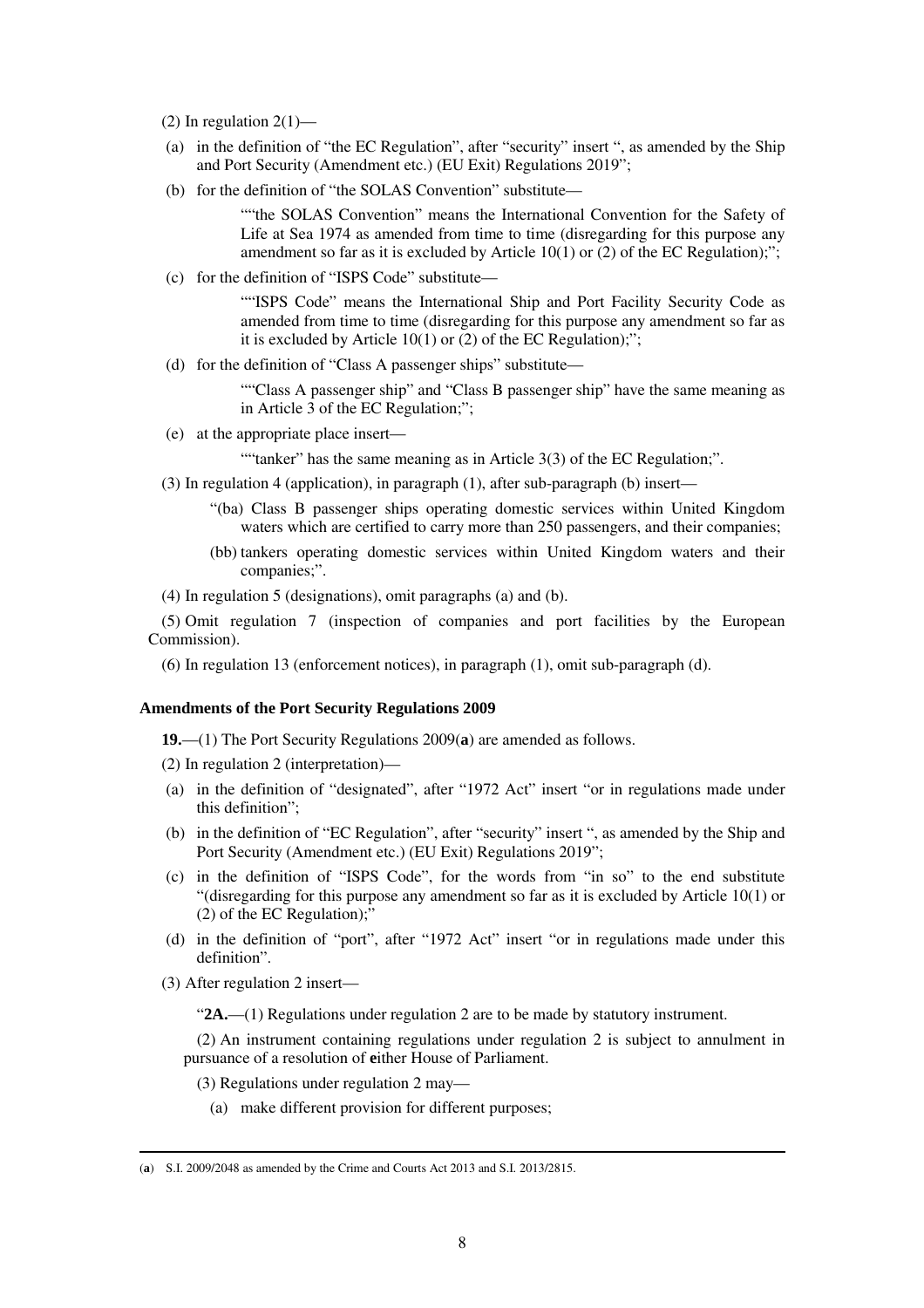(b) make transitional provision.

(4) Regulations under regulation 2 may amend or revoke an Order under section 2(2) of the 1972 Act so far as the Order makes provision which could have been made by regulations under regulation 2.".

(4) In regulation 3A (port security assessment)—

- (a) in paragraph (4), for "an Order made under section 2(2) of the 1972 Act" substitute "regulations made under regulation 2";
- (b) omit paragraph (5).
- (5) Omit regulation 38 (designation of focal point for port security).

(6) In Schedule 3 (port security assessment), in paragraph 2(a), for "an Order made under section 2(2) of the 1972 Act" substitute "regulations made under regulation 2".

## Part 4

Revocation of Commission Regulation (EC) No 324/2008

#### **Revocation of Commission Regulation (EC) No 324/2008**

**20.** Commission Regulation (EC) No 324/2008 of 9 April 2008 laying down procedures for conducting Commission inspections in the field of maritime security(**a**) is revoked.

#### **Consequential amendment**

**21.** In Annex 13 to the Agreement on the European Economic Area signed at Oporto on 2 May 1992, omit point 56r.

Signed by authority of the Secretary of State for Transport

*Nusrat Ghani* Parliamentary Under Secretary of State 19th February 2019 Department for Transport

## **EXPLANATORY NOTE**

*(This note is not part of the Regulations)* 

These Regulations are made in exercise of the powers in section 8(1) of the European Union (Withdrawal) Act 2018 (c. 16) in order to address failures of retained EU law to operate effectively and other deficiencies (in particular under paragraphs (a), (b), (c), (d) and (g) of section 8(2) of that Act) arising from the withdrawal of the United Kingdom from the European Union.

Regulation (EC) No 725/2004 ("the principal Regulation") (OJ L 129, 29.4.2004, p. 6) provides for the interpretation, implementation and monitoring of the ship and port facility security provisions of the 1974 Convention of the Safety of Life at Sea (SOLAS), including the supplementary International Ship and Port Facility Security Code (ISPS Code). The UK is a signatory to the SOLAS Convention.

These Regulations make amendments to the principal Regulation and associated domestic legislation in the field of ship and port security.

-

<sup>(</sup>**a**) OJ L 98, 10.4.2008, p. 5.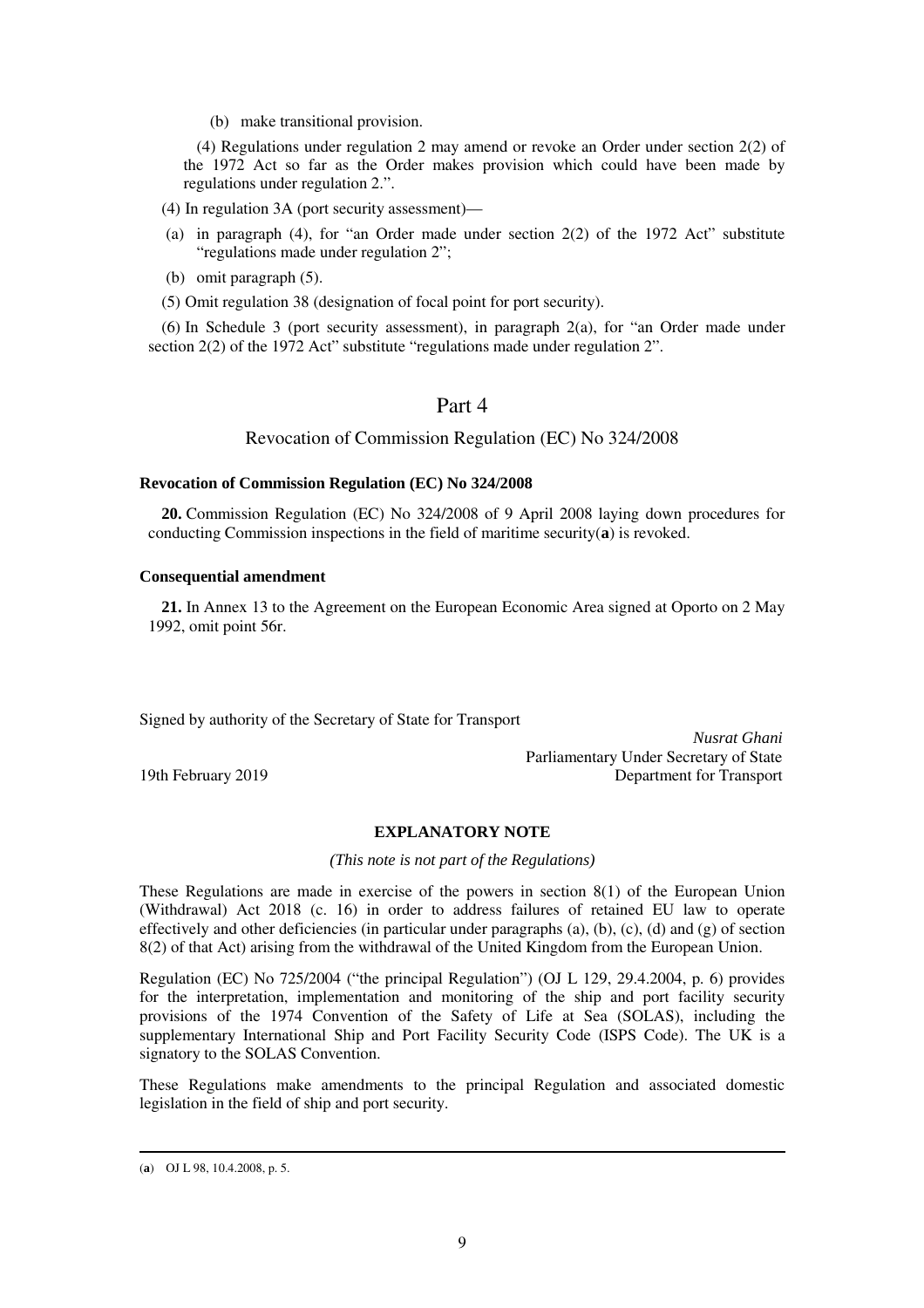Part 2 amends the principal Regulation to omit unnecessary definitions including 'focal point for maritime security' which is defined by reference to 'Member State'. It restates provisions to preserve the current application of the principal Regulation, makes certain provisions more accessible and removes those which oblige the UK to provide information to the Commission. It replaces references which relate to the UK as an EU Member State, to ensure that existing regulatory requirements continue to apply when the UK is no longer an EU Member State. It also amends the principal Regulation to transfer from the Commission to the Secretary of State a limited power to exclude amendments to SOLAS and/or the ISPS Code in respect of international shipping, and more generally in respect of domestic shipping.

Part 3 makes amendments to subordinate legislation which are consequential on the amendments made to the principal Regulation. It omits regulations 5 and 7 of the Ship and Port Facility (Security) Regulations 2004 (S.I. 2004/1495) which, respectively, designate the Secretary of State for the purposes of the principal Regulation and provide for the inspection of companies and port facilities by the European Commission. This Part also makes amendments to the Port Security Regulations 2009 (S.I. 2009/2048) to remove provisions which relate to the United Kingdom's membership of the European Union and to enable the Secretary of State to continue to maintain the port security regime.

Part 4 revokes Commission Regulation (EC) No 324/2008 (OJ L 98, 10.4.2008, p.5) which relates to procedures for conducting Commission inspections in the field of maritime security.

Merchant Shipping Notices are published by the Maritime and Coastguard Agency. Copies may be downloaded from the MCA's website: https://www.gov.uk/government/organisations/maritime-and-coastguard-agency and are also available from the Maritime and Coastguard Agency, Spring Place, 105 Commercial Road, Southampton, SO15 1EG. Copies of the International Convention for the Safety of Life at Sea and International Ship and Port Facility Security Code can be obtained from the International Maritime Organization at 4 Albert Embankment, London SE1 7SR www.imo.org/publications.

An impact assessment has not been produced for this instrument as no, or no significant, impact on the private or voluntary sector is foreseen. An Explanatory Memorandum is available alongside the instrument on the UK legislation website, www.legislation.gov.uk.

<sup>©</sup> Crown copyright 2019

Printed and published in the UK by The Stationery Office Limited under the authority and superintendence of Jeff James, Controller of Her Majesty's Stationery Office and Queen's Printer of Acts of Parliament.